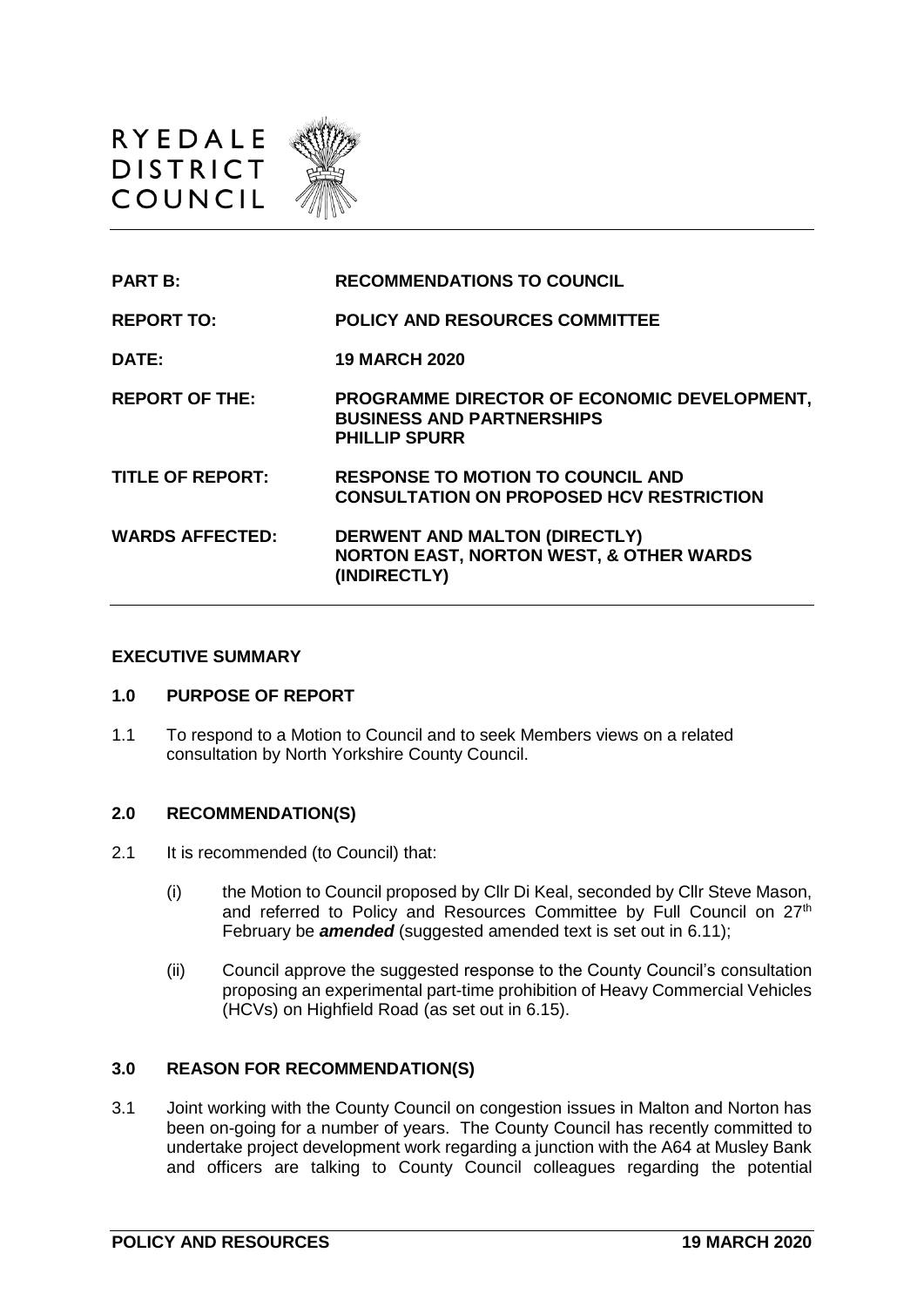development of options for a junction or slip roads with the A64 at Broughton Road.

3.2 On balance, the trialling of a part-time weight restriction on Highfield Road represents a pragmatic balance between mitigating the impacts of heavy vehicles on Highfield Road, at the most sensitive times of the day, whilst seeking to minimise the impacts resulting from displacement of HCVs via other routes – particularly through the Air Quality Management Area (AQMA).

## **4.0 SIGNIFICANT RISKS**

- 4.1 There are no significant risks relating to working with the County Council in support of their project development work for junctions with the A64. The project development work will need to identify any specific environmental or climate change impacts of the proposals and any proposed mitigation, which will need to be fully assessed and considered before any decision to progress with such schemes is made.
- 4.2 The main risk associated with the prohibition of heavy vehicles on Highfield Road is the potential for displacement of these vehicles via Butcher Corner, with potential impacts upon air quality within the AQMA. It is considered that the part-time nature of the prohibition significantly mitigates this risk. As further mitigation, this report also proposes that the County Council works closely with businesses and their suppliers to encourage them to avoid the town centre during the periods when the prohibition is active.

## **5.0 POLICY CONTEXT AND CONSULTATION**

- 5.1 Council Plan priorities:
	- Sustainable Growth
		- o Promoting a strong economy with thriving businesses and supporting infrastructure for future generations;
		- o Managing the environment of Ryedale with partners.
	- Customers & Communities
		- o Helping our partners to keep our communities safe and healthy.
- 5.2 Ryedale Economic Action Plan objective:
	- A well connected economy:
		- $\circ$  fast reliable journeys to the key centres, transport that underpins growth, transport that connects employees and visitors to businesses.
- 5.3 Local air quality management (LAQM) forms a key part of the Government's strategies to ensure that national air quality objectives will be met in the UK. The LAQM process places an obligation on the Council to regularly review and assess air quality in the district, and to determine whether or not the air quality objectives are likely to be achieved. Where an exceedance is considered likely an Air Quality Management Area (AQMA) must be declared and an Air Quality Action Plan (AQAP) prepared, setting out the measures to be taken in pursuit of the objectives.
- 5.4 Following a detailed assessment in 2009, the Council concluded that declaration of an AQMA was necessary in parts of Malton because the annual mean concentration of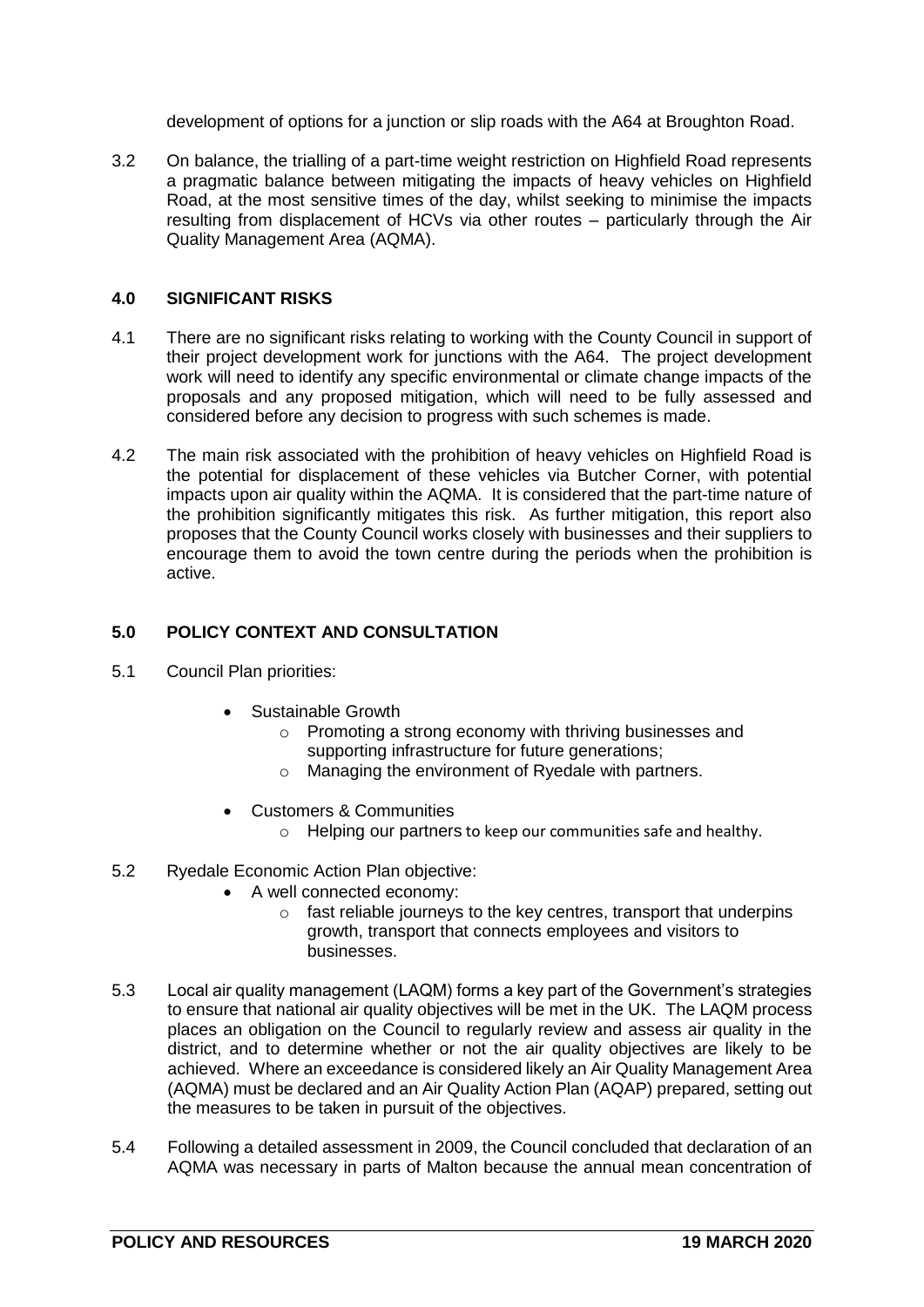nitrogen dioxide exceeded the relevant air quality objective at various relevant receptor locations. Whilst no exceedances of the annual mean nitrogen dioxide objective have occurred within the Malton AQMA for the last three years, increases in queuing related to congestion at the level crossing are anticipated in line with the introduction of additional rail services in May 2020. Ryedale will continue to keep the AQMA under review until it can be demonstrated that compliant concentrations are stable over a sustained period.

5.5 This report includes details of a current consultation being undertaken by North Yorkshire County Council and seeks Members views on a response.

## **REPORT**

### **6.0 REPORT DETAILS**

#### **Background**

- 6.1 This report has been written in response to two separate matters, which nevertheless have overlapping subjects:
	- Motion to Council proposed by Cllr Di Keal and seconded by Cllr Steve Mason (part of which calls for a ban on heavy vehicles using Highfield Road and therefore links to the item below); and
	- NYCC Consultation: Proposed Experimental Part-Time Prohibition of HCVs on Highfield Road, Malton.
- 6.2 Considerable joint working between RDC and NYCC on traffic and congestion issues in Malton & Norton has already taken place, including:
	- Malton & Norton Infrastructure & Connectivity Study (completed)
	- Development of new Traffic Model for towns (completed)
	- Testing of various scenarios through traffic model (completed)
	- Local Cycling and Walking Investment Plan (Phase 1 nearing completion)
	- Development of Ryedale Car Parking Strategy, covering the whole District, including Malton & Norton (nearing completion)
- 6.3 Joint work continues to develop a range of interventions that were identified in the Malton & Norton Infrastructure and Connectivity report. Officers are planning to bring an update to Committee on progress to date, next steps, and potential resource implications early in the 2020/21 Committee cycle.

### **Motion to Council - submitted by Cllr Di Keal and Cllr Steve Mason**

6.4 A Motion to Council was proposed by Cllr Di Keal and seconded by Cllr Steve Mason for consideration at Council on  $20<sup>th</sup>$  February 2020, although the meeting was adjourned before consideration of the Motion and reconvened on 27<sup>th</sup> February. Prior to being considered, the proposer made amendments to the Motion and the amended version was referred to Policy and Resources Committee (see Appendix 1). It is this amended version of the Motion which is considered here.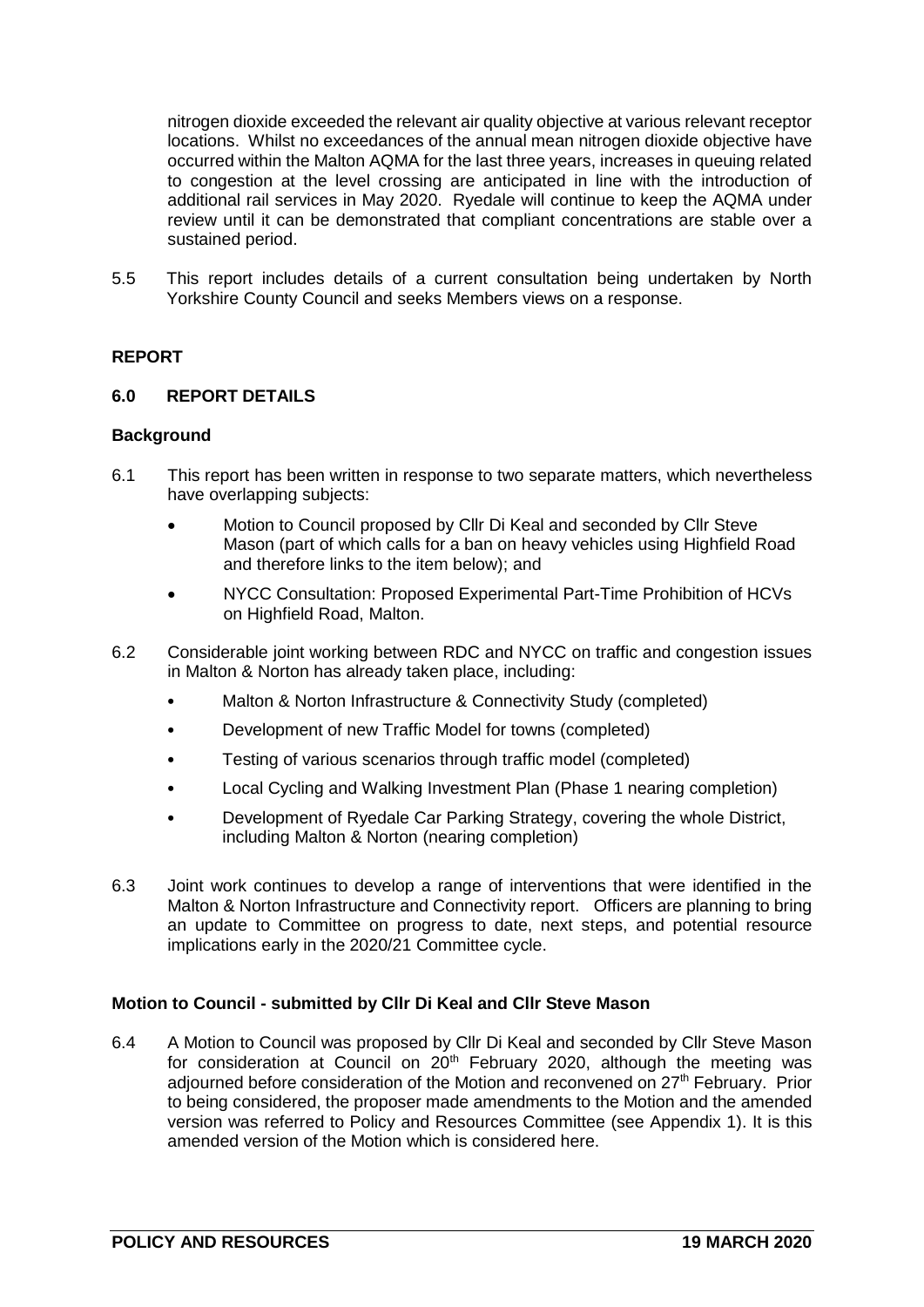6.5 The Motion contains two distinct elements – albeit both relating to traffic levels within the towns. The first element relates to a call for new junctions with the A64, whilst the second relates to a call for a ban on heavy vehicles using Highfield Road. The two elements are considered separately below.

### 6.6 *Part 1 of the Motion to Council:*

*"In view of the continuing calls for west east access to the A64 from York Rd, we call upon Ryedale District Council to work with North Yorkshire County Council and the Highways Agency to deliver a roundabout at the Huttons Ambo junction on the A64 and slip roads on / off the A64 at the B1257 Broughton Road, to help alleviate the traffic congestion in Malton and Norton.*

*The roundabout would allow access to the A64 east from York Road, reducing the level of traffic, including HGVs, that have to pass through Malton and Norton to access the A64 and create east / west access at both ends of the Malton bypass."*

- 6.7 Officers have discussed the Motion with colleagues at North Yorkshire County Council and would comment as follows:
	- officers continue to work with colleagues at NYCC to stress the case for additional all-direction movement junctions on the A64 around Malton and to make the case for such projects with the LEP for inclusion in their 'pipeline' of projects;
	- NYCC have recently committed to develop proposals for an all movements junction with the A64 at Musley Bank;
	- NYCC intend to develop these proposals to a stage whereby bids for funding such junctions could be submitted to Government at short notice;
	- officers are in discussions with colleagues at NYCC regarding the investigation of options for an A64 junction with Broughton Road;
	- this on-going work is part of a much wider package of measures aimed at reducing town centre congestion in Malton and Norton that the District and County councils have been jointly developing;
	- the suggestion of a new roundabout at the Huttons Ambo junction is just one option for achieving the aims of a junction that supports all-direction movements: Members may not wish to exclude other options from consideration at this stage;
	- County Council colleagues have indicated that they will happily work with Highways England should they wish to develop such a scheme;
	- however, notwithstanding this, it is considered that such a roundabout is not likely to be the optimum solution to the lack of turning movements at Musley Bank, as it will introduce delays to through-traffic on the A64 (potentially exacerbating the existing 'bottleneck' at the western end of the Malton bypass) and a potential accident risk;
	- additionally, the costs of such a roundabout are unlikely to be significantly lower than the costs of introducing new slip roads at Musley Bank (a length of new twoway link road would be required between the proposed roundabout and York Road);
	- Ryedale District Council and North Yorkshire County Council continue to work together to identify opportunities for funding such projects – and will apply for funding as appropriate.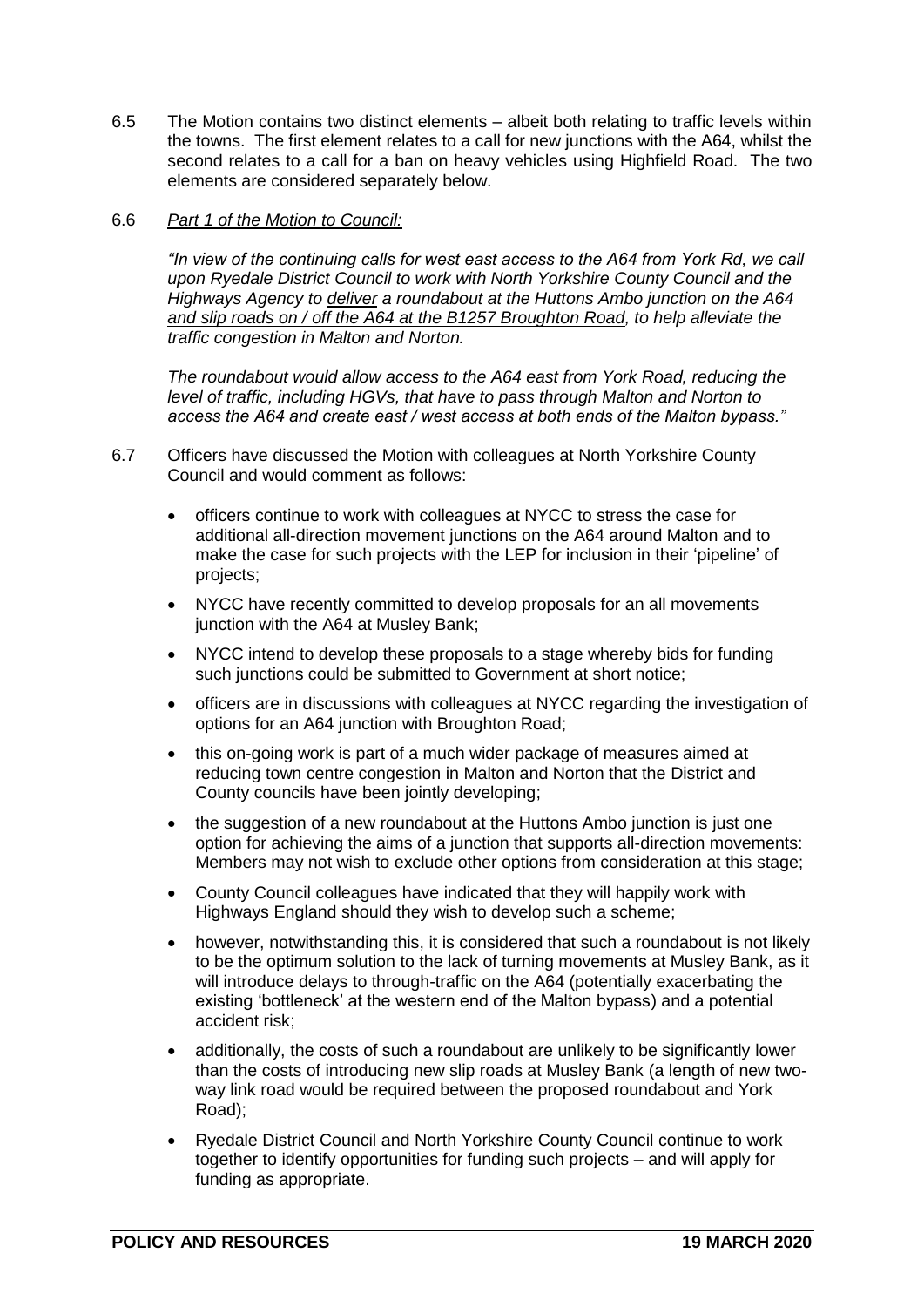# 6.8 *Part 2 of the Motion to Council:*

*"Furthermore, with the concern widely expressed for the safety of children and parents accessing Malton County Primary School and St Mary's RC School on Highfield Lane, Malton, thereafter, we call upon RDC to support an HGV ban between Peasey Hill Road junction and Hawthorn Avenue"*

- 6.9 This Motion was submitted to Council prior to the NYCC consultation (detailed below), proposing an experimental part-time prohibition on HCVs using Highfield Road for set times of the day, was issued. The situation has therefore moved on since the Motion was submitted.
- 6.10 Officers would comment as follows:
	- implementation of a full-time ban on heavy vehicles using Highfield Road in advance of the above A64 junctions being implemented is likely to result in significant displacement of heavy vehicles via Butcher Corner, with an adverse impact upon air quality within the Malton Air Quality Management Area. As such this would not be recommended at this stage;
	- the inclusion of the word "thereafter" in the Motion, however, is taken to mean that the Motion is calling for a heavy vehicle ban *only once the roundabout on the A64 at Huttons Ambo junction and slip roads from Broughton Road (called for in Part 1 of the Motion) have been delivered;*
	- in this case officers consider that a full-time ban on heavy vehicles using Highfield Road could potentially be adopted without having significant negative impacts elsewhere on the road network, or on the Air Quality Management Area, as long as suitable alternative routes are in place;
	- this conclusion would likely be dependant upon any A64 / Musley Bank junction supporting 'all-direction movements' and would also be dependant on the scope or extent of any A64 / Broughton Road junction;
	- if the designs of such junction/s did not support all-direction movements junctions then there may still be scope for a heavy vehicle ban to have knock on implications elsewhere on the local road network – including within the Air Quality Management Area;
	- it may therefore be prudent to await the outcomes of NYCC's project development work on A64 junction/s, and consideration of how the town's internal highway network is likely to perform once these junctions have been implemented, before committing to support a full-time ban on heavy vehicles using Highfield Road;
	- ultimately the decision regarding whether to implement any weight restrictions lies with NYCC.

### **Motion to Council – Conclusion**

6.11 Given the above points, officers consider that it may be appropriate to amend the proposed Motion to Council in such a way that supports the principles of the Motion, without being quite as prescriptive (in terms of the type of desired junction) and that recognises the work that is already underway. A suggested amended version is set out below for Members' consideration:

### *Part 1 - In relation to A64 junctions:*

"The Council welcomes the commitment from North Yorkshire County Council to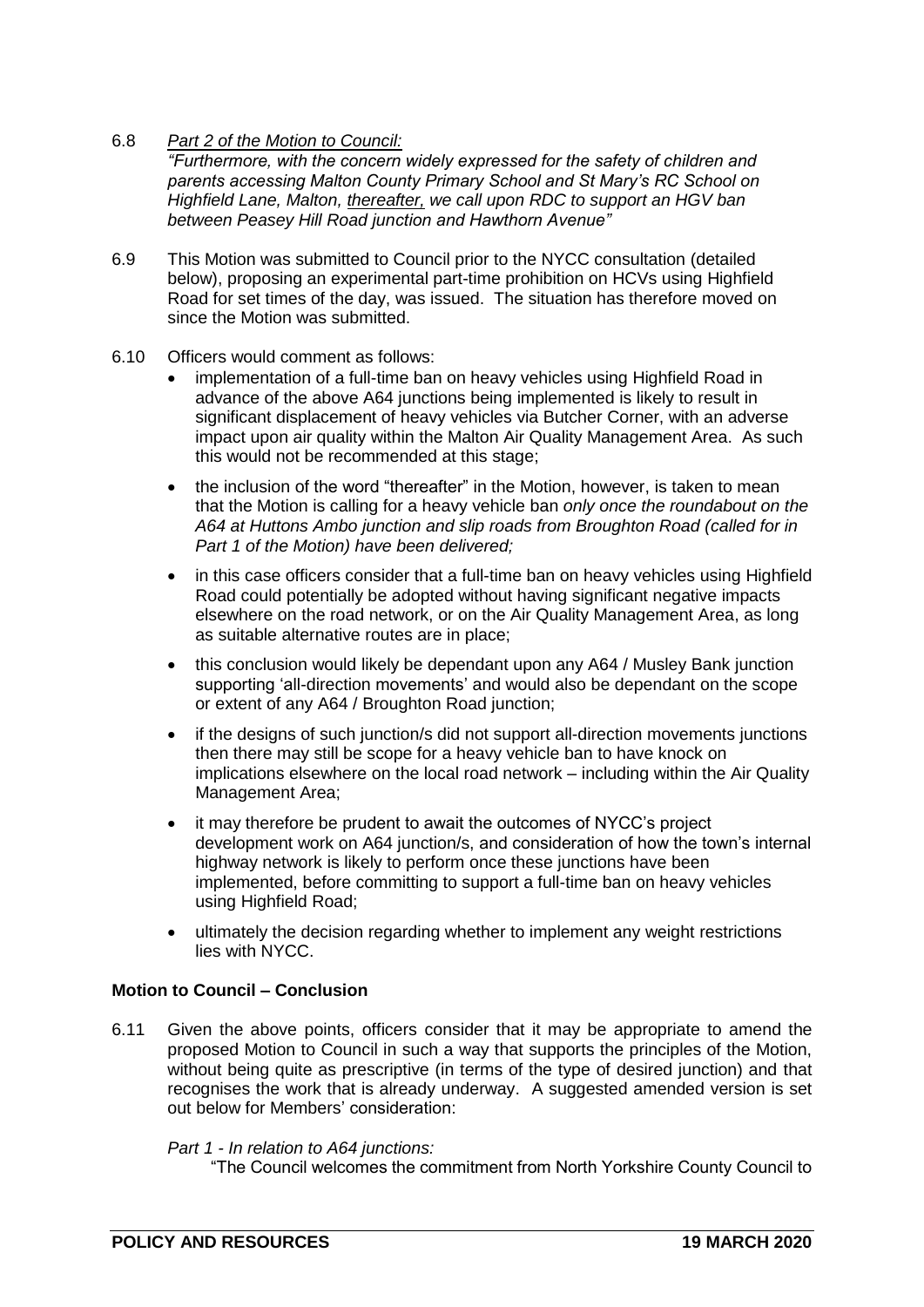undertake work to develop proposals for a junction that allows for all-direction movements between York Road and the A64, near the western end of the Malton Bypass. It is understood that the intention is to develop proposals to a stage whereby bids for funding the junction could be submitted at short notice.

Further, officers will continue discussions with colleagues at North Yorkshire County Council with the aim of identifying options and developing proposals for a junction or slip roads between Broughton Road and the A64."

*Part 2 - In relation to proposed ban on heavy vehicles:*

"At this stage a full prohibition on heavy vehicles using Highfield Road is likely to have an unacceptable negative impact on air quality within the Malton Air Quality Management Area.

The Council will consider calling for the introduction of such a prohibition once detailed schemes for A64 junctions have been developed, their implications for the internal highway network have been assessed, and implementation is due to go ahead.

In the mean-time, the District Council welcomes the proposed experimental parttime HCV prohibition on Highfield Road (subject to NYCC seeking to minimise the potential for HCVs to simply divert via the AQMA)"

## **NYCC Consultation: Proposed Experimental Part-Time Prohibition of Heavy Commercial Vehicles, Highfield Road Malton**

- 6.12 A consultation letter and associated plan was received from NYCC on 27 February 2020 (see Appendix 2a and 2b) setting out details of a proposed experimental parttime restriction on HCVs along part of Highfield Road (and adjoining residential streets). The proposal is in response to safety concerns expressed by residents and local Councillors regarding the number of heavy vehicles passing two primary schools, particularly since the weight restriction was imposed on the level crossing between Malton and Norton, which, inevitably, led to some displacement of heavy vehicles along Highfield Road.
- 6.13 In the normal course of events, officers would coordinate across the various relevant teams and submit a response without referring back to Members, however, given the crossover of this issue with the second element of the above Motion to Council, it was considered more appropriate for the proposed response to be included within this report, alongside consideration of the above Motion to Council, to seek a Member perspective.
- 6.14 A request for an extension to the consultation deadline until  $3<sup>rd</sup>$  April has been made and agreed by colleagues at NYCC. This should give time for the matter to be considered by Policy and Resources Committee on 19<sup>th</sup> March followed by Council on 2<sup>nd</sup> April.
- 6.15 Officers seek Members' views on the following suggested response to the consultation:

"As a consequence of a number of factors (including a constrained historic road network, traffic congestion, air quality issues and the declaration of Malton Air Quality Management Area (AQMA), the limited access points onto and off the A64 and the need to access Showfield Lane industrial estate) there are no quick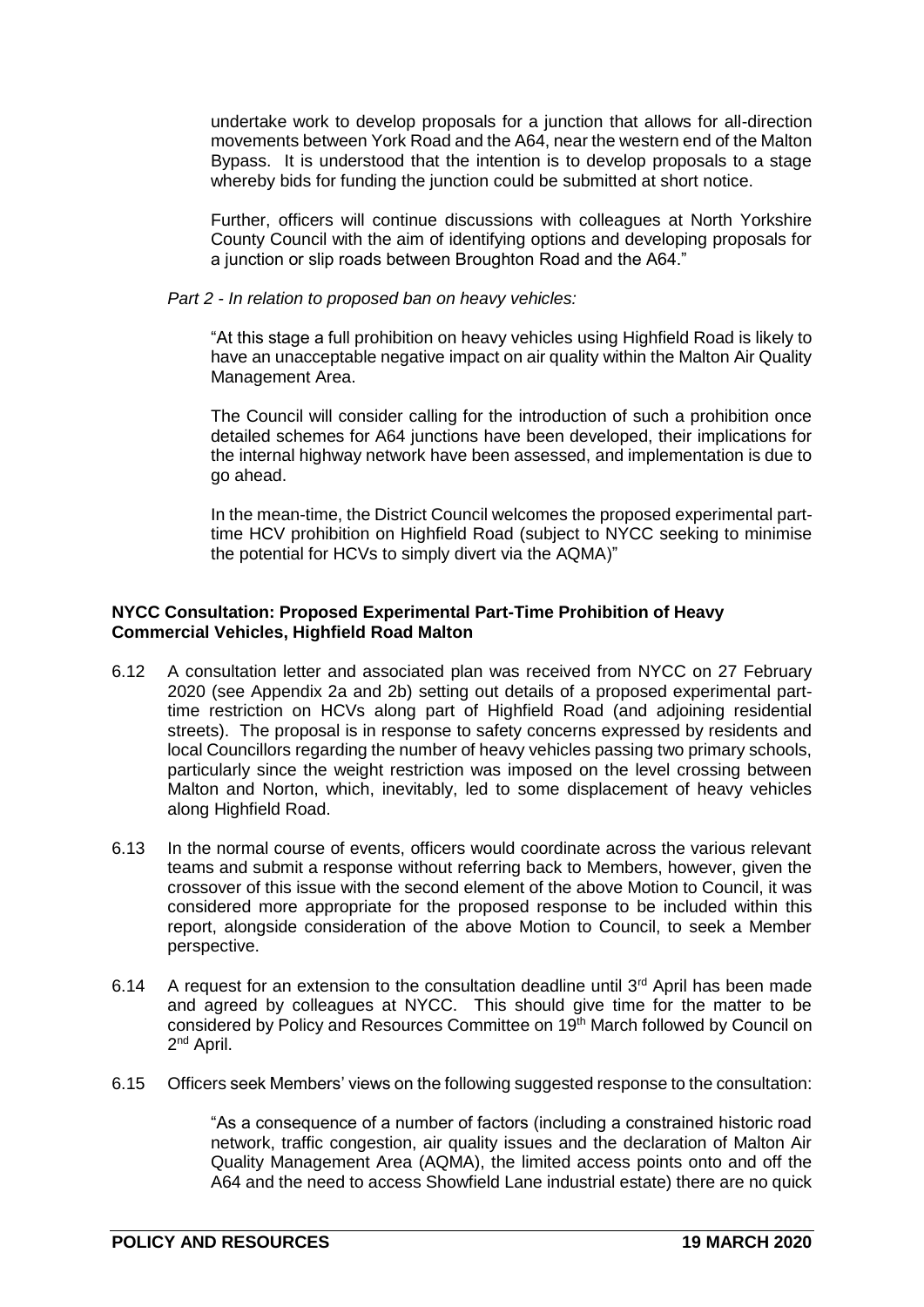and easy solutions to concerns relating to heavy vehicles passing through residential areas and past the primary schools on Highfield Road.

The ideal long-term solution is to develop additional access points onto and off the A64 at Musley Bank and Broughton Road in order to minimise the need for such through-traffic and Ryedale District Council are fully supportive of the work being undertaken to develop these proposals.

Introducing restrictions on HCVs using Highfield Road will displace such traffic onto other routes. The part-time nature of the proposed experimental prohibition will go a significant way to mitigating such displacement.

Although the letter refers to the proposed prohibition being "…operative during school start and finish times…", it is not clear whether this means the prohibition would be in force everyday of the week; from Monday to Friday every week; or from Monday to Friday during term-times only.

### *Ideally the Council would prefer the latter, in order to minimise unnecessary displacement of HCVs via the AQMA, but if this is not practical then the prohibition should only be in place from Monday to Friday*.

The potential for heavy vehicles to seek to follow inappropriate alternative routes during the prohibited times (e.g. Peasey Hills Road, Wentworth Street or Greengate) could exacerbate issues elsewhere within the town.

#### *Careful consideration of signage, both on affected routes and on potential alternative routes, is needed to avoid such issues occurring when the prohibition is effective*.

The most likely alternative route for HCVs is for them to redirect via Butcher Corner (within the AQMA), however, directing additional heavy vehicles via this route is clearly a sensitive matter.

#### *Ryedale District Council would not wish to see significant levels of HCV traffic diverting via the AQMA and so would encourage NYCC to work with affected businesses and their suppliers to minimise such displacement (e.g. by encouraging their HCV drivers to avoid the town centre during the affected times wherever possible)*.

On balance, and subject to NYCC seeking to address the matters highlighted in bold (above), Ryedale District Council welcomes the proposal for an experimental part-time prohibition of HCVs on Highfield Road (including part of Pasture Lane).

The Council considers that (as an interim measure, prior to additional access points with the A64 being delivered) this represents a pragmatic balance between mitigating the impacts of heavy vehicles on Highfield Road, at the most sensitive times (i.e. during school start and finish times), whilst seeking to minimise impacts resulting from displacement of HCVs via other routes – particularly through the AQMA. The experimental nature of the proposal means that, should the restriction lead to adverse impacts elsewhere, then the restriction could be reconsidered."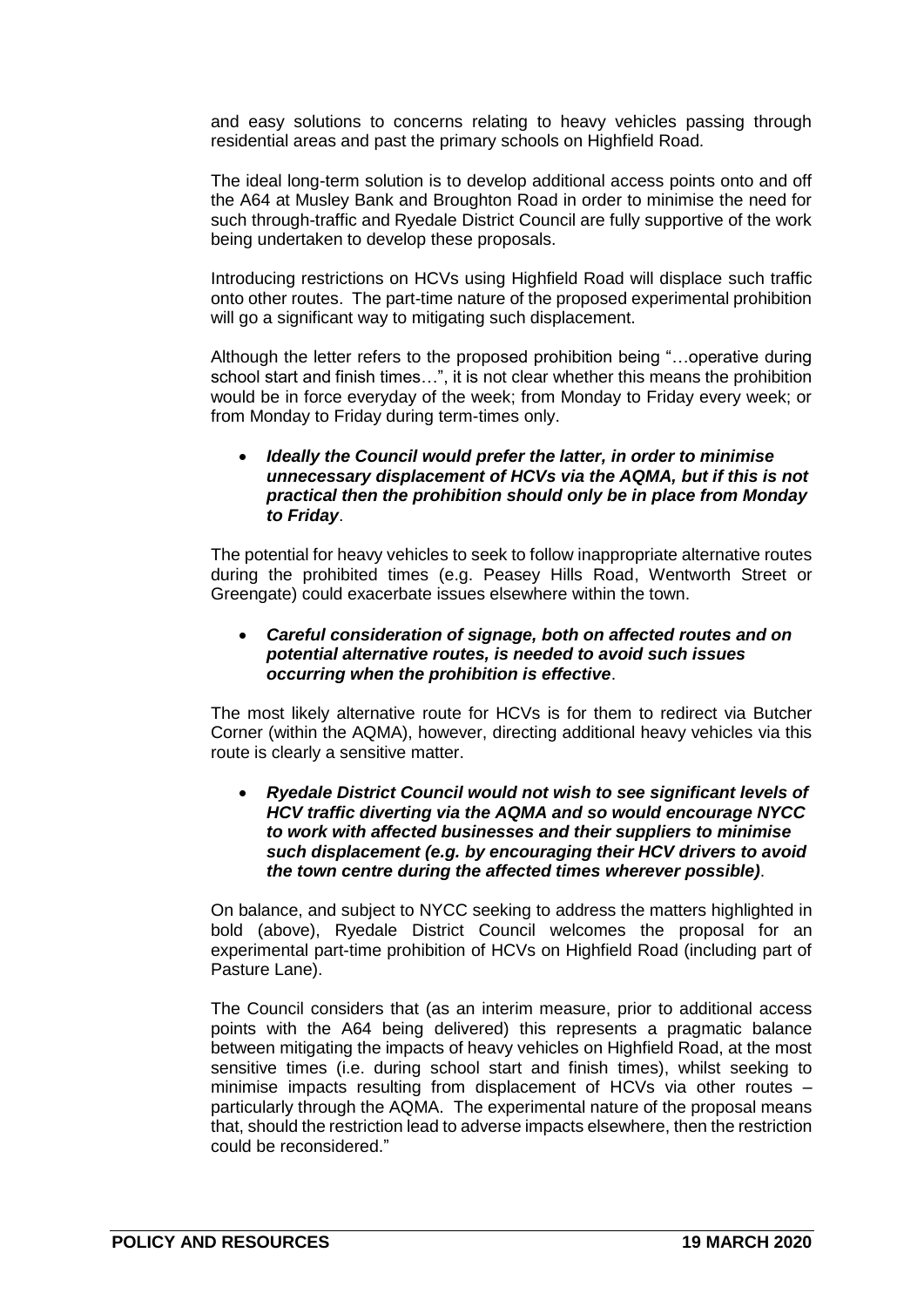## **7.0 IMPLICATIONS**

- 7.1 The following implications have been identified:
	- a) Financial
		- There are no financial implications for the District Council.
	- b) Legal

The Council has a duty to fulfil its obligations under Part IV of the Environment Act 1995 Local Air Quality Management and continues to meet these obligations through the work set out in 5.4 (above).

c) Other (Equalities, Staffing, Planning, Health & Safety, Environmental and Climate Change, Crime & Disorder)

There are potential health and safety benefits of a prohibition of HCVs on Highfield Road during the periods of school arrivals and departures. There are also corresponding potential dis-benefits on the routes via which traffic might be displaced, including adverse impacts upon air quality. The County Council has already sought to mitigate this by proposing a part-time prohibition which will only be operational during normal school arrival and departure times. A further mitigation could be for the County Council to work closely with businesses and suppliers to encourage them to avoid the town centre during the periods when the prohibition is effective, as outlined elsewhere in this report.

## **Phillip Spurr Programme Director for Economic Development, Business and Partnerships**

| Author:         | Howard Wallis, Senior Economy & Infrastructure Officer |
|-----------------|--------------------------------------------------------|
| Telephone No:   | 01653 600666 ext: 43274                                |
| E-Mail Address: | howard.wallis@ryedale.gov.uk                           |

### **Background Papers:**

Include any referenced papers

### **Background Papers are available for inspection at:**

[Malton and Norton Infrastructure and Connectivity Report](https://www.ryedale.gov.uk/images/PDF/business/Malton_Norton_Infrastructure_Connectivity_Improvements_Study_Options_Assessment_Report_FINAL_230718.pdf) Malton Air Quality Management Area – [Action Plan and Annual Status Reports](https://www.ryedale.gov.uk/environment/pollution/air-quality.html)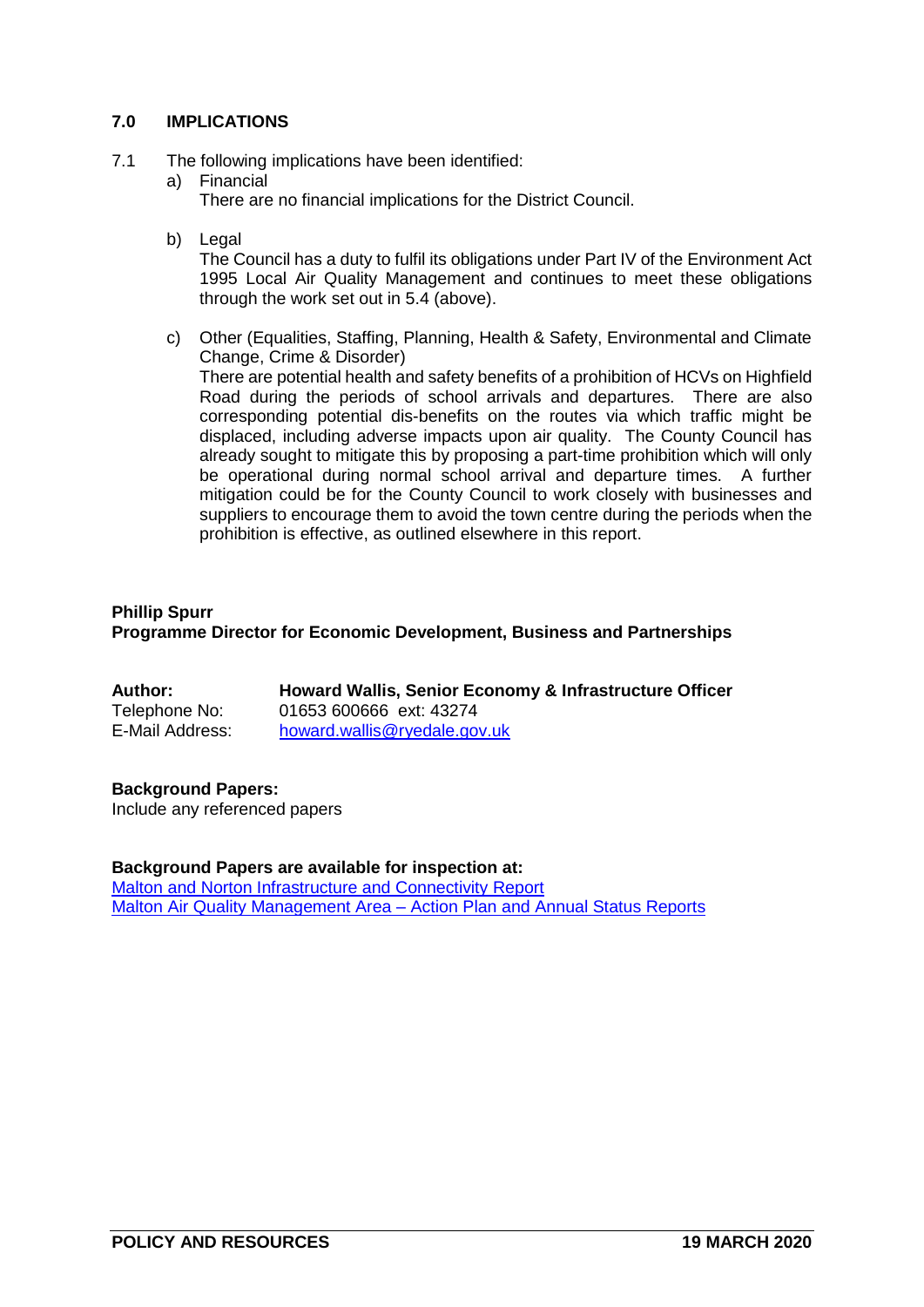# **Appendix 1 – Motion to Council**

"In view of the continuing calls for west east access to the A64 from York Rd, we call on Ryedale District Council to work with North Yorkshire County Council and the Highways Agency to deliver a roundabout at the Huttons Ambo junction on the A64 and slip roads on / off the A64 at the B1257 Broughton Road, to help alleviate the traffic congestion levels in Malton and Norton.

The roundabout would allow access to the A64 east from York Road, reducing the level of traffic, including HGVs, that have to pass through Malton and Norton to access the A64 and create east / west access at both ends of the Malton bypass.

Furthermore, with the concern widely expressed for the safety of children and parents accessing Malton County Primary School and St Mary's RC School on Highfield Lane, Malton, thereafter, we call on Ryedale District Council to support a HGV ban between the Peasey Hill Road junction and Hawthorn Avenue."

Delete para 4

Proposed by Cllr Di Keal Seconded by Cllr Steve Mason

[NB Underlined text denotes alterations from Motion to Council as originally submitted]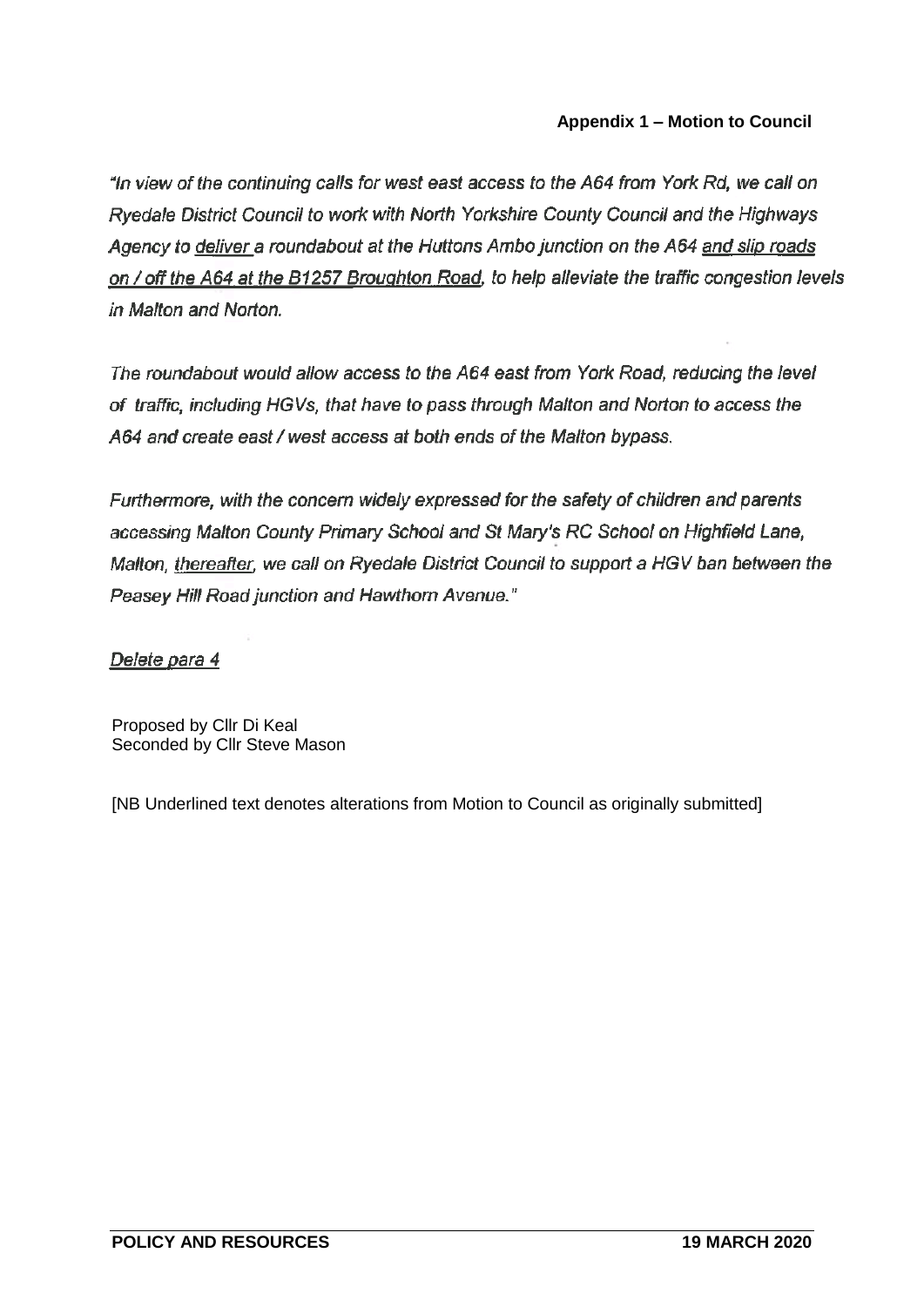

Our Ref: 4/60/CFXHCV1

27 February 2020

Richard Marr, Area Manager Highways and Transportation Area 4 - Pickering Office Beansheaf Industrial Park Tofts Road, Kirby Misperton MALTON, North Yorkshire YO17 6BG Tel: 01609 780780

Email: Area4. KirbyMisperton@northyorks.gov.uk www.northyorks.gov.uk

Dear Sir/Madam

### **CONSULTATION: PROPOSED EXPERIMENTAL PART-TIME PROHIBITION OF HEAVY** COMMERCIAL VEHICLES, HIGHFIELD ROAD, MALTON

Please find attached a plan showing proposed experimental part-time Prohibition of Heavy Commercial Vehicles (HCVs) on Highfield Road (including part of Pasture Lane and the side roads only accessible off Highfield Road) in Malton.

Since the implementation of the Prohibition of HCVs on the level crossing in Norton-on-Derwent there have been concerns raised over large vehicles using Highfield Road which is predominantly residential with two primary schools. The proposal is to introduce an experimental Prohibition of HCVs which would be operative during school start and finish times, between 8:30 and 9:00 am and 2:45 and 3:45 pm. The experiment could remain in place for up to eighteen months before it would need to be removed or made permanent.

To enable the proposal to be progressed I would be grateful to receive your comments in writing within 28 days.

Yours faithfully

Philip Sharp

Philip Sharp Project Engineer

Business and Environmental Services